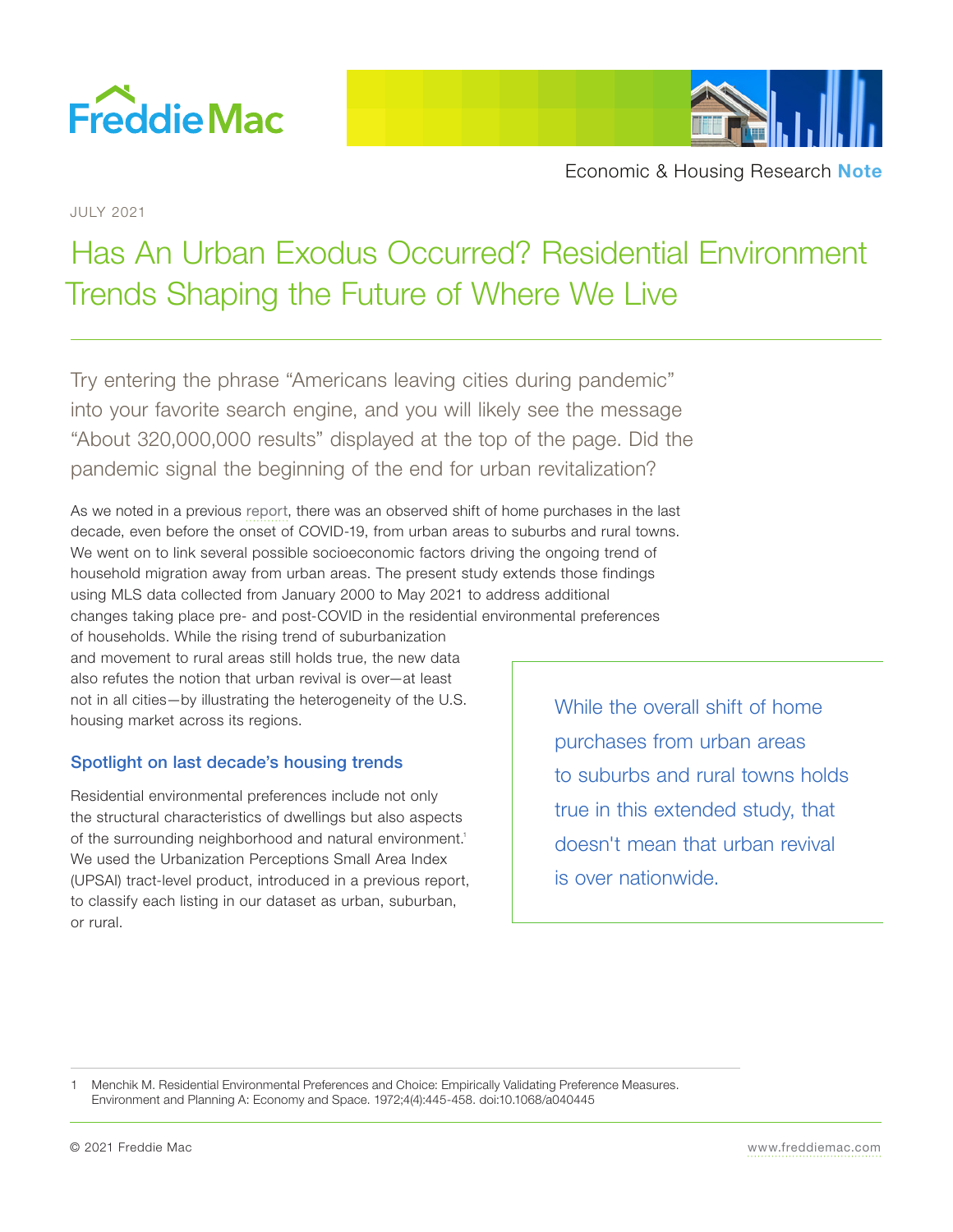



Exhibit 1a shows the year-over-year percent change in the number of homes for sale by UPSAIclassified neighborhood type. A similar pattern of peaks and valleys is present across neighborhood types over the last two decades prior to the pandemic. In June 2020, the tightening of inventory in urban neighborhoods gradually lessened, even as inventory contraction accelerated in lessdense neighborhoods. By May 2021, urban housing inventory was down 6% year-over-year, while suburban and rural housing inventories plunged 34% and 37%, respectively, below prior year.

#### EXHIBIT 1a



**Year-over-year inventory change of homes for sale by neighborhood type**

Note: Housing inventory based on 79 metropolitan division CBSAs.

Source: HUD Urbanization Perceptions Small Area Index (UPSAI), CoreLogic MLS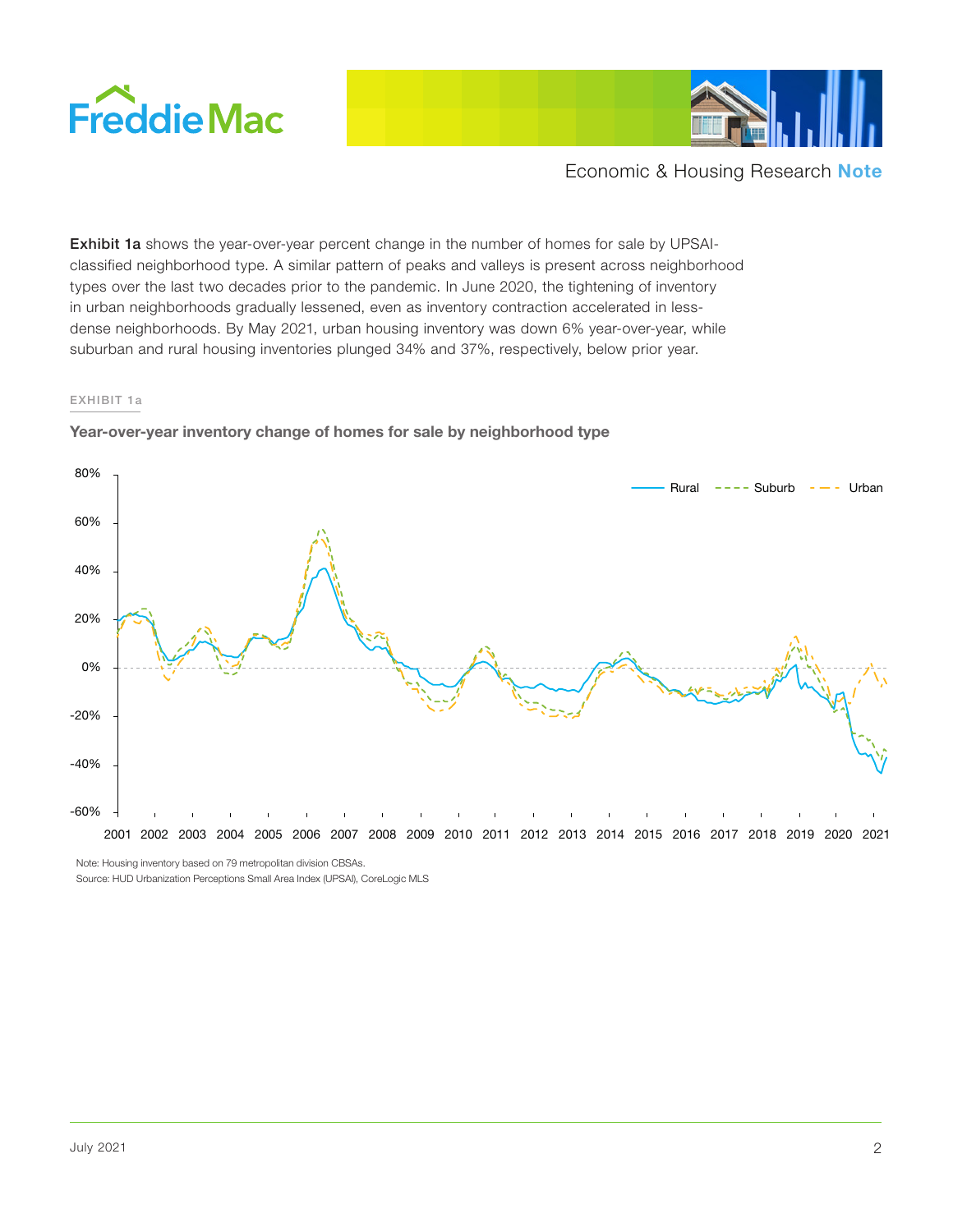



The widening gap between urban and suburban inventory growth depicted in Exhibit 1b is striking. The near-vertical drop-off of spreads in 2020, after slowly drifting downward since 2014, illustrates how the pandemic swiftly accelerated the trend of urban population dispersal that was already underway in the housing market. In December 2020, suburban housing inventory had shrunken 32% more than urban housing inventory year-over-year. Urban demand increased the following spring, narrowing the spread 4% by May 2021.

#### EXHIBIT 1b



## **Inventory growth spread of suburban homes over urban homes**

Note: Housing inventory based on 79 metropolitan division CBSAs. Source: HUD Urbanization Perceptions Small Area Index (UPSAI), CoreLogic MLS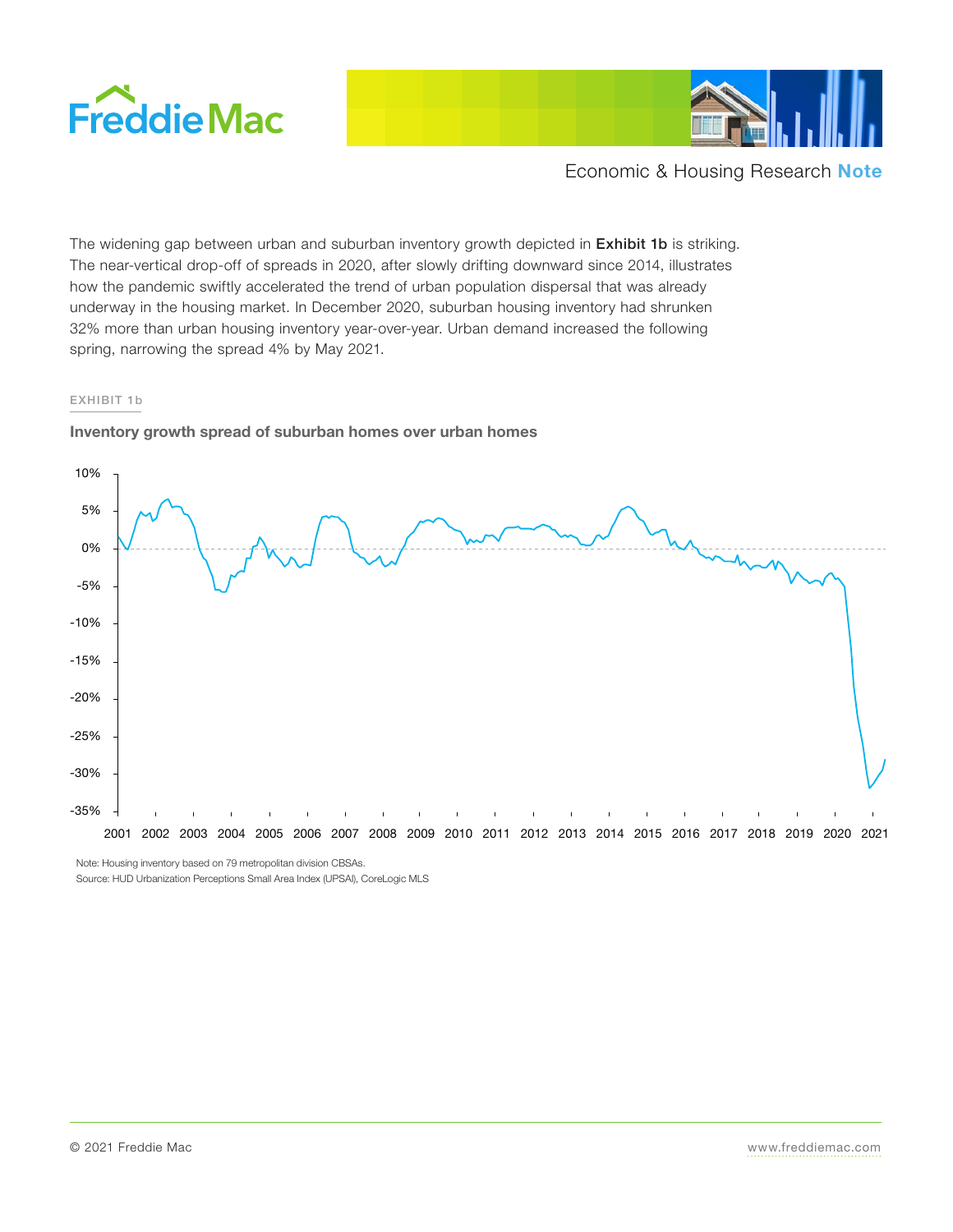



The change in spreads between urban and rural housing over the same time period is even more pronounced. In December 2020, rural housing inventory had shrunken 38% more than urban housing inventory year-over-year, climbing up 7% by May 2021 (Exhibit 1c).

#### EXHIBIT 1c

#### **Inventory growth spread of rural homes over and urban homes**



Note: Housing inventory based on 79 metropolitan division CBSAs. Source: HUD Urbanization Perceptions Small Area Index (UPSAI), CoreLogic MLS

## In pandemic's wake, more households upsizing

Numerous studies have been published examining the factors influencing people's choice of residential environment. Suburban residents, consisting largely of families with children living at home, prioritize bigger space, enclosed backyards and safer neighborhoods. In contrast, urban residents, more often comprised of young adults and the elderly, exchange spacious living for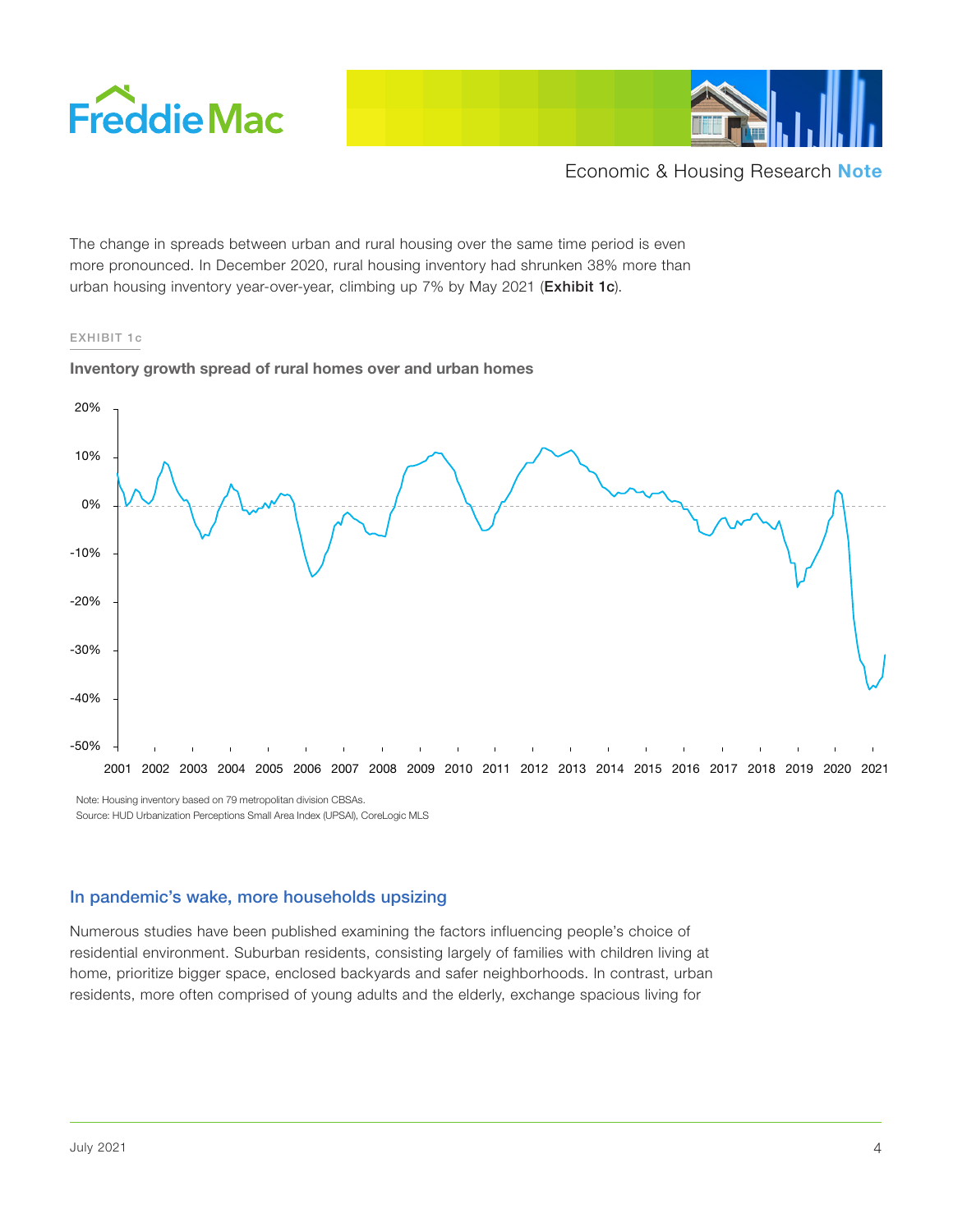



easily accessible services, abundant amenities, and vibrant entertainment options.<sup>2</sup> The pandemicdriven realities of working from home, businesses shutting down, and social distancing have especially diminished—in the short term in any case—the main factors driving residential satisfaction in the "urbanest" of cities. Exhibit 2a shows the year-over-year change in the number of homes for sale by bedroom count. In August 2019, the supply of available homes for sale was falling at similar rates year-over-year across all bedroom counts. Fast forward through 2020, we see evidence of shifting household preferences as many consumers reconsidered the role of homes and the altered landscape of their preferred residential environment.

#### EXHIBIT 2a



**Year-over-year inventory change of homes for sale by bedroom count**

Note: Housing inventory based on 79 metropolitan division CBSAs. Source: CoreLogic MLS

2 Sylvia J.T. Jansen (2020) Urban, suburban or rural? Understanding preferences for the residential environment, Journal of Urbanism: International Research on Placemaking and Urban Sustainability, 13:2, 213-235, DOI: 10.1080/17549175.2020.1726797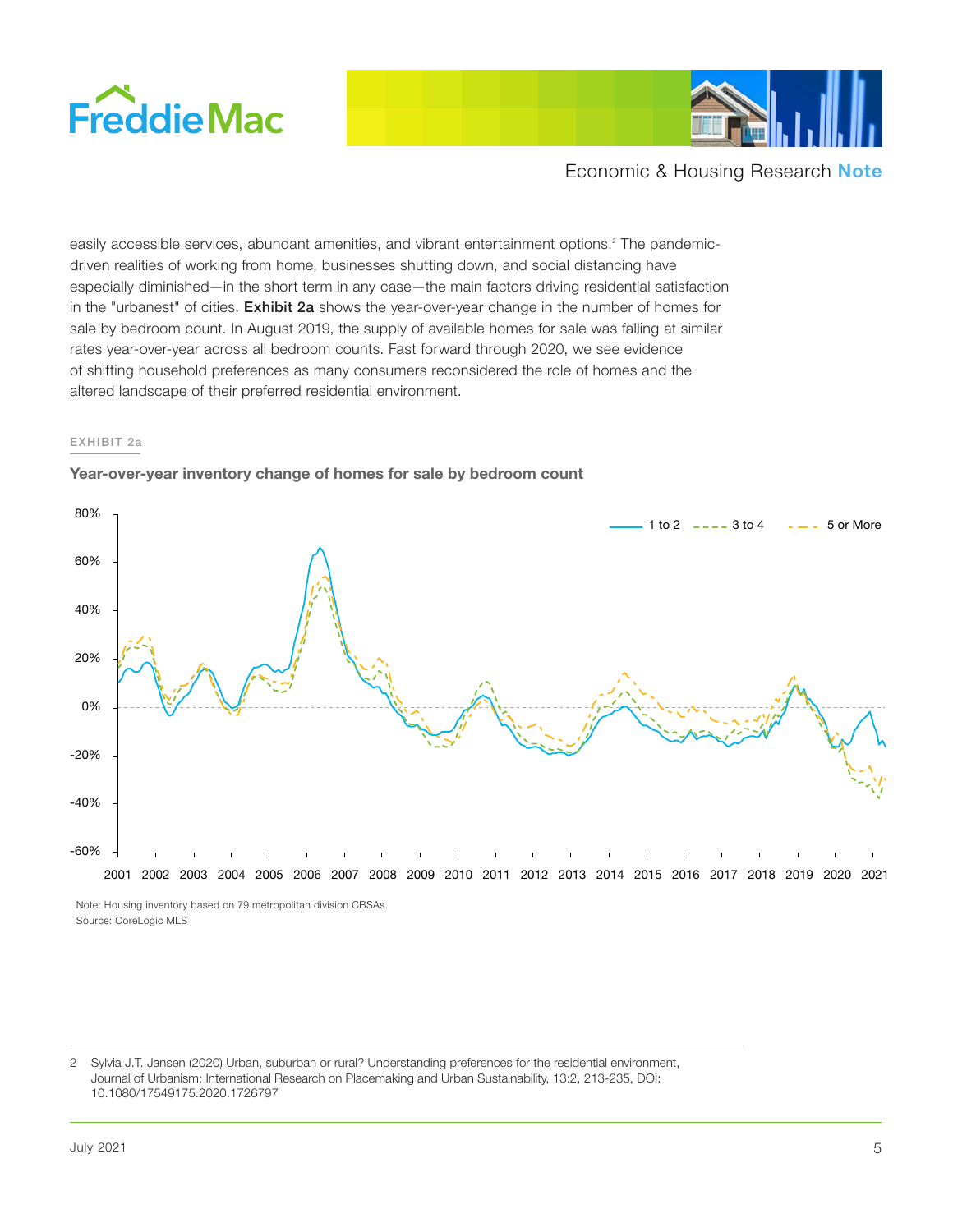



By May 2021, three-to-four-bedroom and five-or-more-bedroom housing inventories were down 33% and 30%, respectively, year-over-year. However, the inventory of one-to-two-bedroom homes—which started increasing month-over-month at the onset of COVID-19—remained at its pre-pandemic level of 16% below prior year. Exhibit 2b further illustrates the pandemic-driven free fall of inventory growth spreads between one-to-two-bedroom homes and three-to-fourbedroom homes. Prior to spreads taking a dive in 2020, the available supply of larger homes had already begun to tighten, relative to the available supply of one-to-two-bedroom homes, throughout the latter half of 2010s as indicated by the downward sloping trend lines. It is reasonable to conclude from the data that by the end of 2020, the pandemic had further impacted the residential environment preferences of many additional households, leading rapidly to a 30% inventory growth spread favoring a tighter supply of large homes. By May 2021, the spread had narrowed to 17%.

#### EXHIBIT 2b

## **Inventory growth spread between 3- to 4-bedroom and 1- to 2-bedroom homes for sale**



Note: Housing inventory based on 79 metropolitan division CBSAs. Source: CoreLogic MLS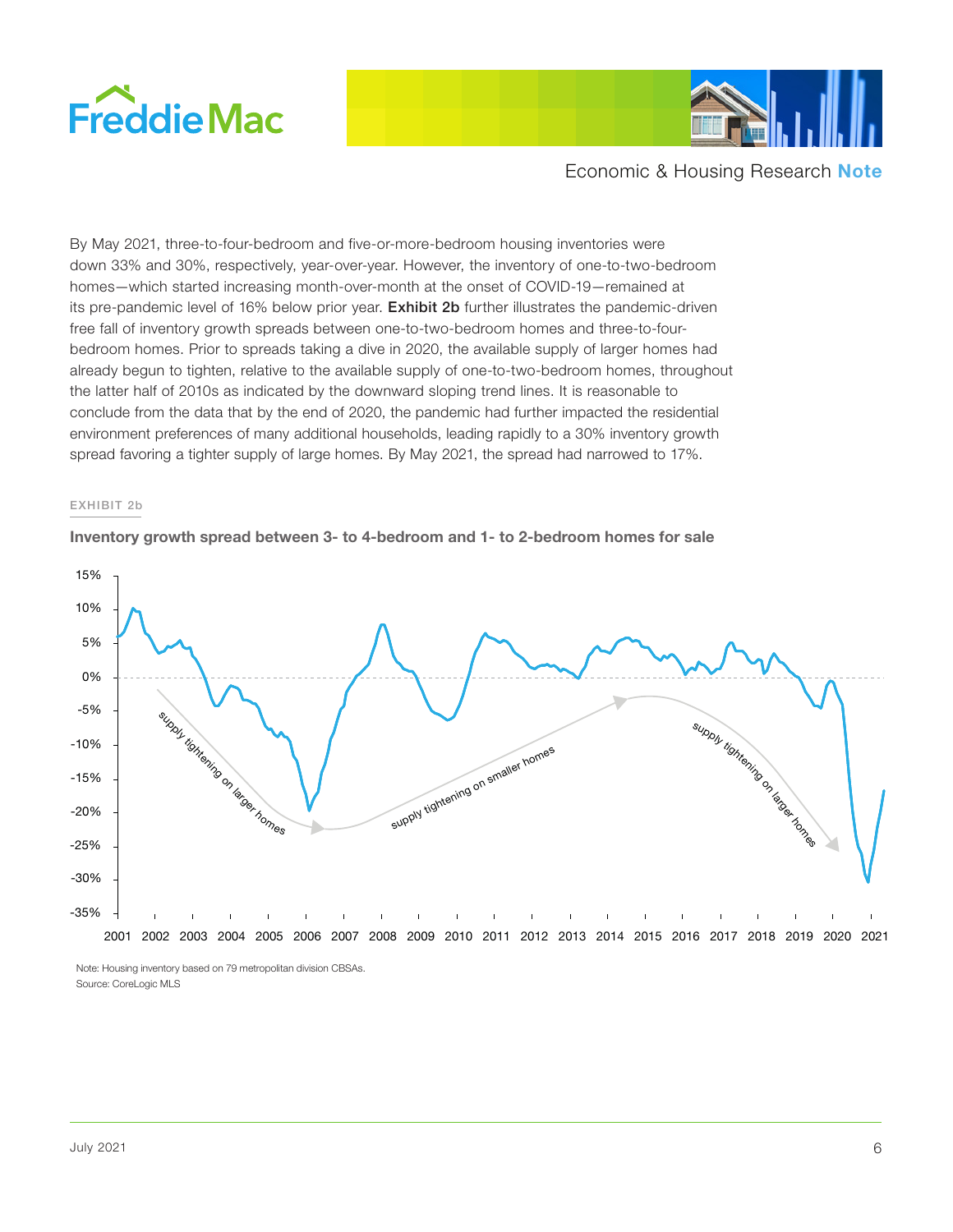



Exhibit 2c shows the recent impacts on home prices from strong shifts in buyer demand coupled with major housing shortages across the country. In May 2021, the median price per square foot of five-or-more-bedroom homes skyrocketed 31% since May 2020, appreciating 5% faster than oneto-two-bedroom prices.

## EXHIBIT 2c

## **Year-over-year change in median price per square foot of sold homes by number of bedrooms**

In the wake of the pandemic, prices are rising fastest for larger homes with 5 or more bedrooms.



Note: Housing prices based on 79 metropolitan division CBSAs. Source: CoreLogic MLS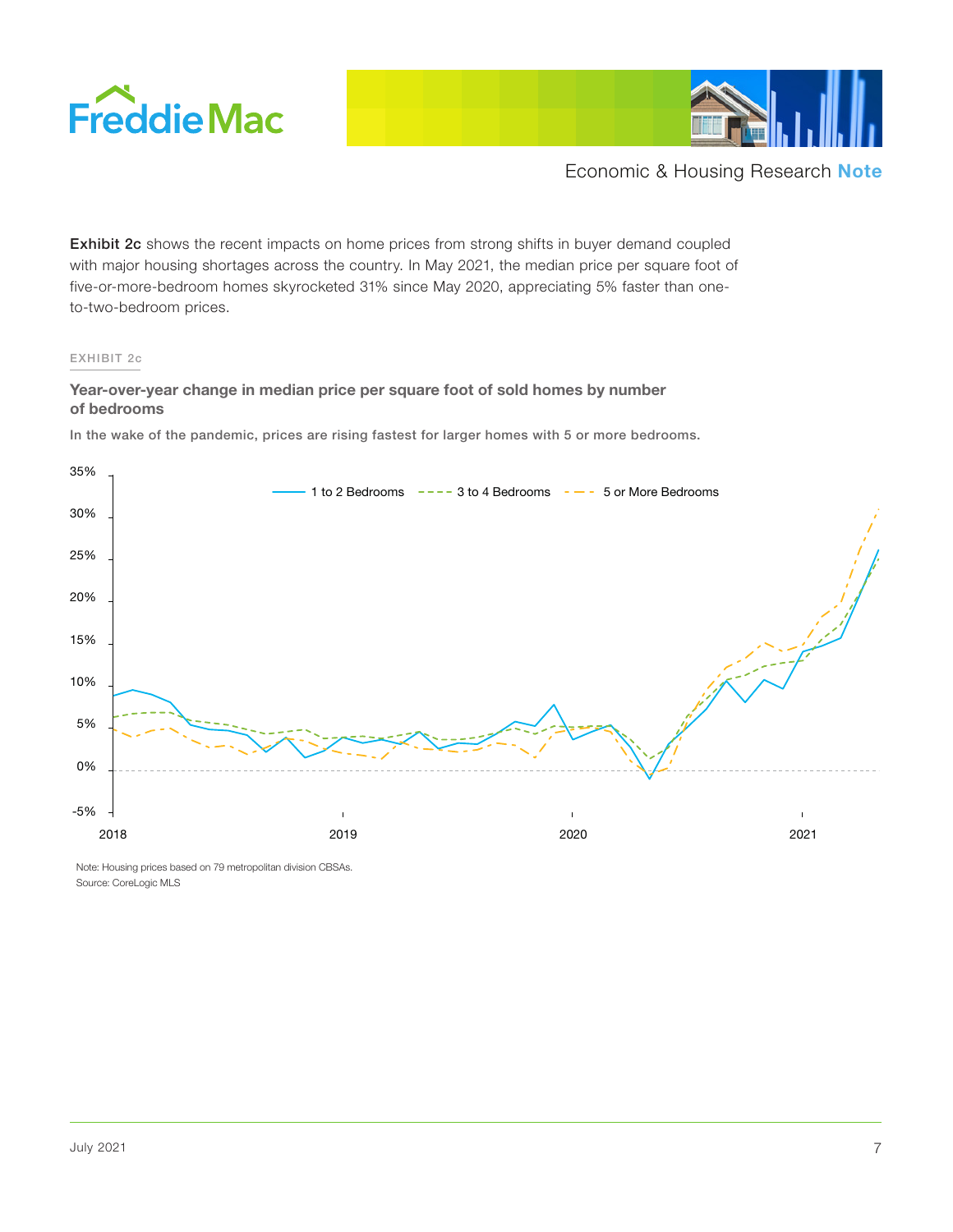



## The myth and reality of urban flight

How widespread and prevalent is the urban exodus movement among U.S. cities, especially following the outbreak of COVID-19? Exhibit 3a shows the national median price per square foot and number of homes sold in urban-classified tracts over time. While demand for urban living decreased in 2020, prices and sales overall have recovered beyond their pre-pandemic levels as of May 2021.

#### EXHIBIT 3a

## **Median price per square foot and number of homes sold in urban-classified tracts**



Urban demand and prices continue to improve above pre-crisis levels.

Note: 12-month simple moving average of home prices and 12-month simple moving sum of home sales are depicted. Data based on 79 metropolitan division CBSAs.

Source: HUD Urbanization Perceptions Small Area Index (UPSAI), CoreLogic MLS

Absorption rates—defined as the rate at which available homes go under contract over the period of a month—can serve as an indicator of the balance between supply and demand in markets. Monthly absorption rates over 20% signal a strong seller's market where demand is higher than supply. It also indicates that the supply of inventory is expected to turn over in less than 5 months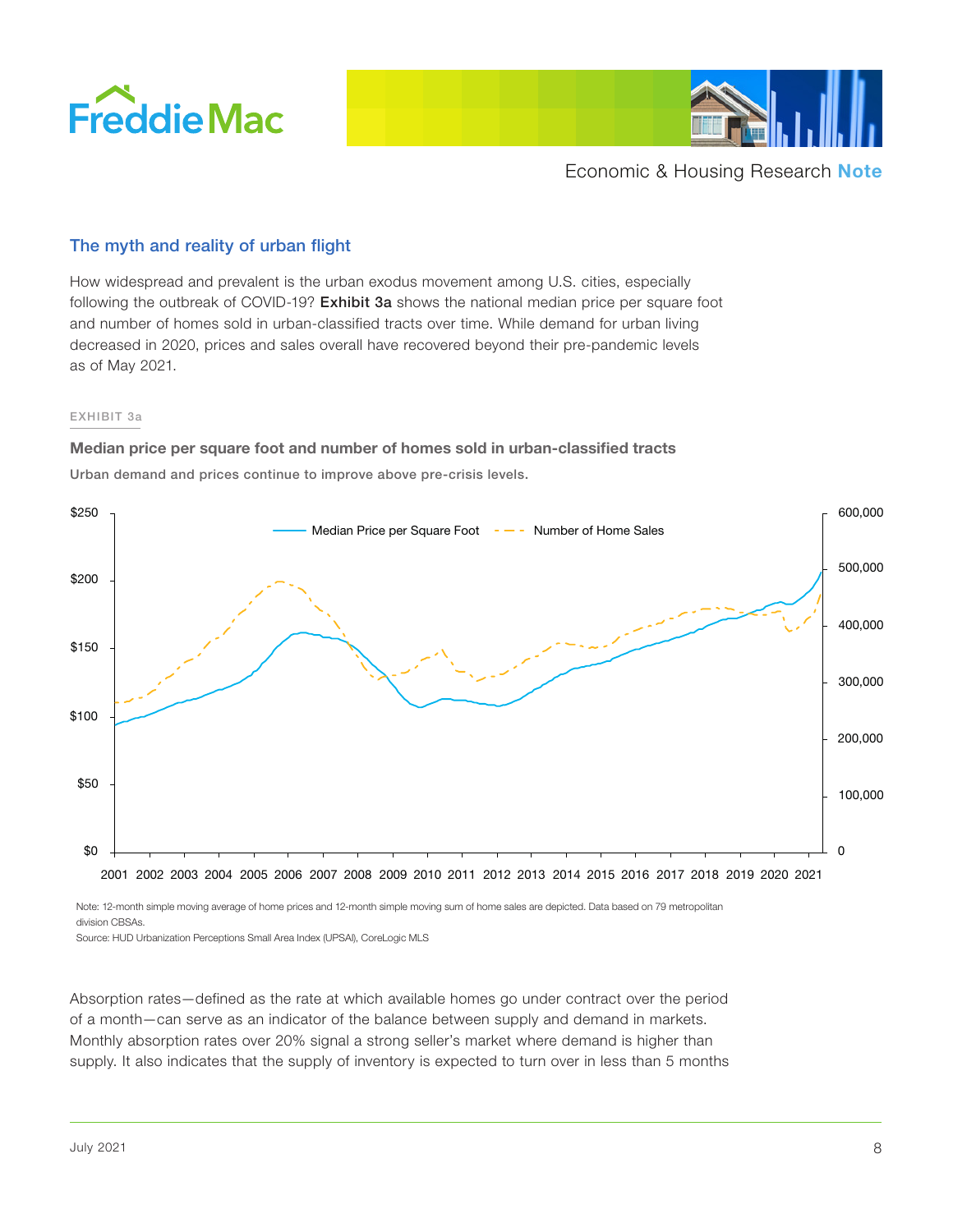



at the current sales pace. Since a handful of the nation's biggest and most expensive cities account for a disproportionately large share of the U.S. urban population (of the 50 most populous cities, six times as many people live in the top ten than bottom ten), $3$  we need to drill down to specific city locales to have a more granular understanding of exurban migration. Exhibit 3b tabulates monthly absorption rates of urban listings across the nation's top 50 "urbanest cities"—defined as cities with at least one-third of home sales located in UPSAI urban-classified tracts—ranked by 2019 Census population estimates.

#### EXHIBIT 3b

## **Top 50 "urbanest cities" monthly absorption rate in urban-classified tracts**

Demand for urban living is shifting away from the nation's largest cities to mid-sized, affordable cities.

| <b>MIDWEST</b>  |               |               | <b>SOUTH</b> |                    |      |   | <b>WEST</b> |                   |               |            | <b>NORTHEAST</b> |                  |     |                          |     |
|-----------------|---------------|---------------|--------------|--------------------|------|---|-------------|-------------------|---------------|------------|------------------|------------------|-----|--------------------------|-----|
|                 | <b>May-21</b> |               | YoY          | <b>May-21</b>      |      |   | YoY         |                   | <b>May-21</b> |            | YoY              | $May-21$         |     | YoY                      |     |
| Toledo, OH      | 89%           | $\uparrow$    | 39%          | Irving, TX         | 102% | 个 | 60%         | Tucson, AZ        | 117%          | 个          | 39%              | Buffalo, NY      | 71% | 个                        | 37% |
| Columbus, OH    | 83%           | 个             | 19%          | Fort Worth, TX     | 76%  | 个 | 27%         | Portland, OR      | 63%           | 个          | 20%              | Philadelphia, PA | 36% | 个                        | 10% |
| Saint Paul, MN  | 74%           | 个             | 18%          | Tulsa, OK          | 74%  | 个 | 35%         | Sacramento, CA    | 61%           | 个          | 11%              | Boston, MA       | 20% | 个                        | 6%  |
| Saint Louis, MO | 72%           | 个             | 23%          | Oklahoma City, OK  | 69%  | 个 | 23%         | Stockton, CA      | 58%           | $\uparrow$ | 23%              | Bronx, NY        | 17% | 个                        | 10% |
| Kansas City, MO | 63%           | 个             | 14%          | Baltimore, MD      | 61%  | 个 | 29%         | Phoenix, AZ       | 56%           | 个          | 26%              | Jersey City, NJ  | 13% | 个                        | 5%  |
| Cincinnati, OH  | 62%           | $\uparrow$    | 17%          | Tampa, FL          | 56%  | 个 | 19%         | Anaheim, CA       | 52%           | 个          | 34%              | Brooklyn, NY     | 9%  | 个                        | 5%  |
| Minneapolis, MN | 51%           | $\uparrow$    | 6%           | Orlando, FL        | 56%  | 个 | 19%         | Glendale, AZ      | 47%           | 个          | 5%               | New York, NY     | 6%  | $\overline{\phantom{a}}$ | 5%  |
| Cleveland, OH   | 49%           | 个             | 14%          | Virginia Beach, VA | 56%  | 个 | 24%         | San Jose, CA      | 44%           | 个          | 23%              |                  |     |                          |     |
| Madison, WI     | 42%           | 个             | 11%          | St Petersburg, FL  | 55%  | 个 | 26%         | Denver, CO        | 43%           | 个          | 6%               |                  |     |                          |     |
| Milwaukee, WI   | 31%           | Ζ             | 3%           | Dallas, TX         | 55%  | 个 | 22%         | Santa Ana, CA     | 40%           | 个          | 24%              |                  |     |                          |     |
| Chicago, IL     | 26%           | $\rightarrow$ | 0%           | Washington, DC     | 46%  |   | 个 11%       | Seattle, WA       | 37%           | 个          | 10%              |                  |     |                          |     |
| Detroit, MI     | 26%           | 个             | 9%           | Norfolk, VA        | 43%  | 个 | 13%         | San Diego, CA     | 36%           | N          | $-2%$            |                  |     |                          |     |
|                 |               |               |              | Houston, TX        | 29%  | 个 | 9%          | Long Beach, CA    | 36%           | 个          | 16%              |                  |     |                          |     |
|                 |               |               |              | Atlanta, GA        | 23%  | 个 | 7%          | Honolulu, HI      | 32%           | 个          | 24%              |                  |     |                          |     |
|                 |               |               |              | Miami, FL          | 22%  | 个 | 11%         | San Francisco, CA | 28%           | 个          | 16%              |                  |     |                          |     |
|                 |               |               |              |                    |      |   |             | Los Angeles, CA   | 21%           | $\uparrow$ | 9%               |                  |     |                          |     |

Note: Top 50 cities defined as cities with at least one-third of 2020Q3 home sales located in UPSAI urban-classified tracts, ranked by 2019 Census population estimates. Absorption rate is defined as the rate at which available homes go under contract over the period of a month. Source: HUD Urbanization Perceptions Small Area Index (UPSAI), CoreLogic MLS, 2019 U.S. Census Bureau Population Estimates

3 According to U.S. Census Bureau data for the top 50 cities in the U.S., ranked by 7/1/2019 population estimates.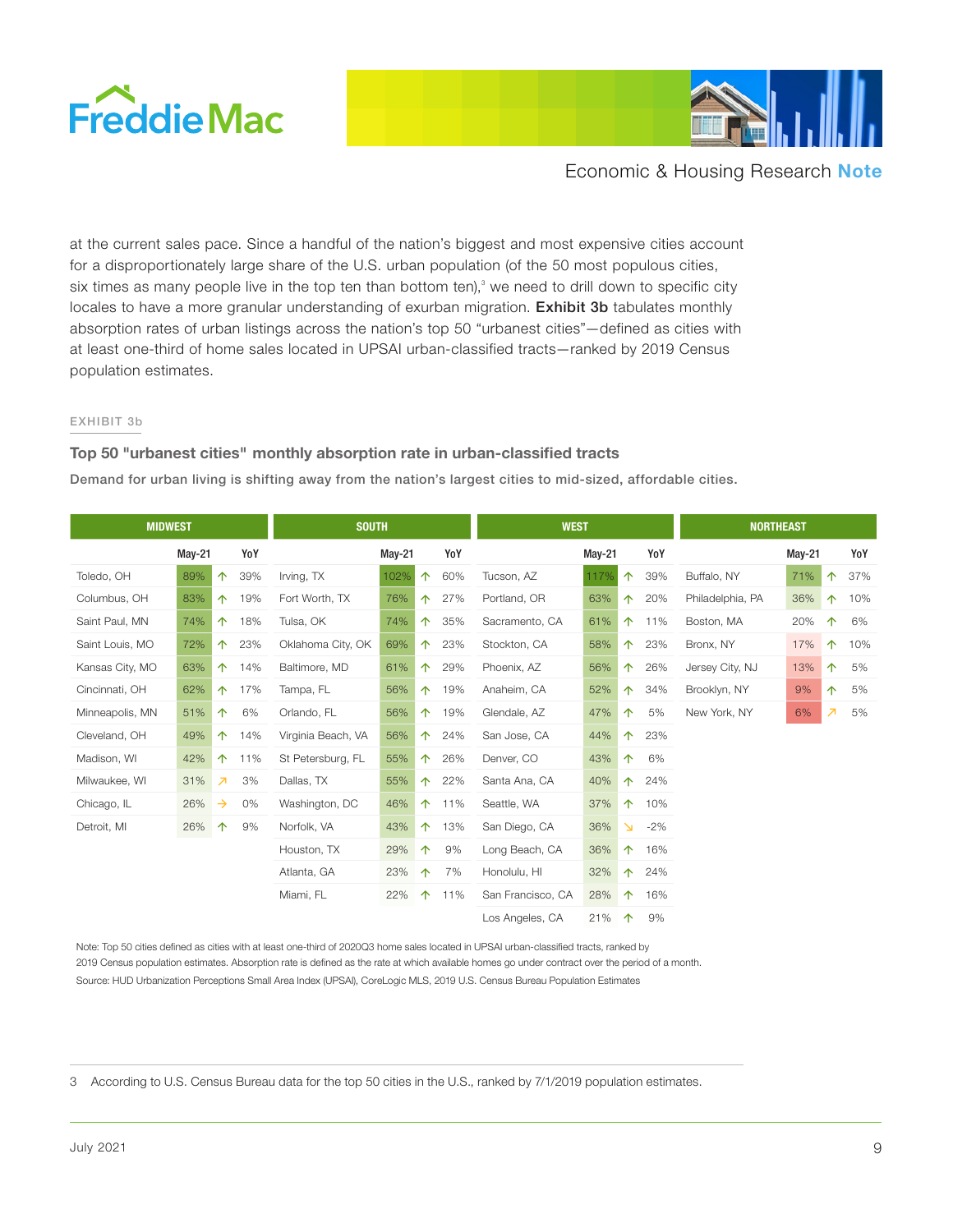



Examining the cities listed in the Northeast, four out of seven cities had low turnover of urban listings in May 2021, with absorption rates below 20%. In contrast, all of the cities listed in the Midwest, South, and West regions had 20% or higher absorption rates in May 2021. Furthermore, the largest cities in each region ranked low in terms of monthly absorption rates, while smaller mid-sized cities had higher inventory turnover. The wide range of absorption rates in the table showcase the heterogeneity of U.S. housing markets, while also demonstrating that demand for urban living still flourishes in mid-sized, affordable cities.

The largest cities in each region ranked low in terms of monthly absorption rates, while smaller mid-sized cities had higher inventory turnover.

## **Conclusion**

The pandemic accelerated existing migration out of big cities into lower-density communities across the U.S. It also boosted demand for larger homes and increased residential mobility across neighborhoods. What it did not do was bring about the end of urbanization. Empirical analysis of recent MLS data shows urban housing markets have made a strong recovery with sales and prices still improving as of May 2021. While overall urban demand remains firmly in place, demand is shifting to urban areas in more affordable cities across the Midwest, South, and West.